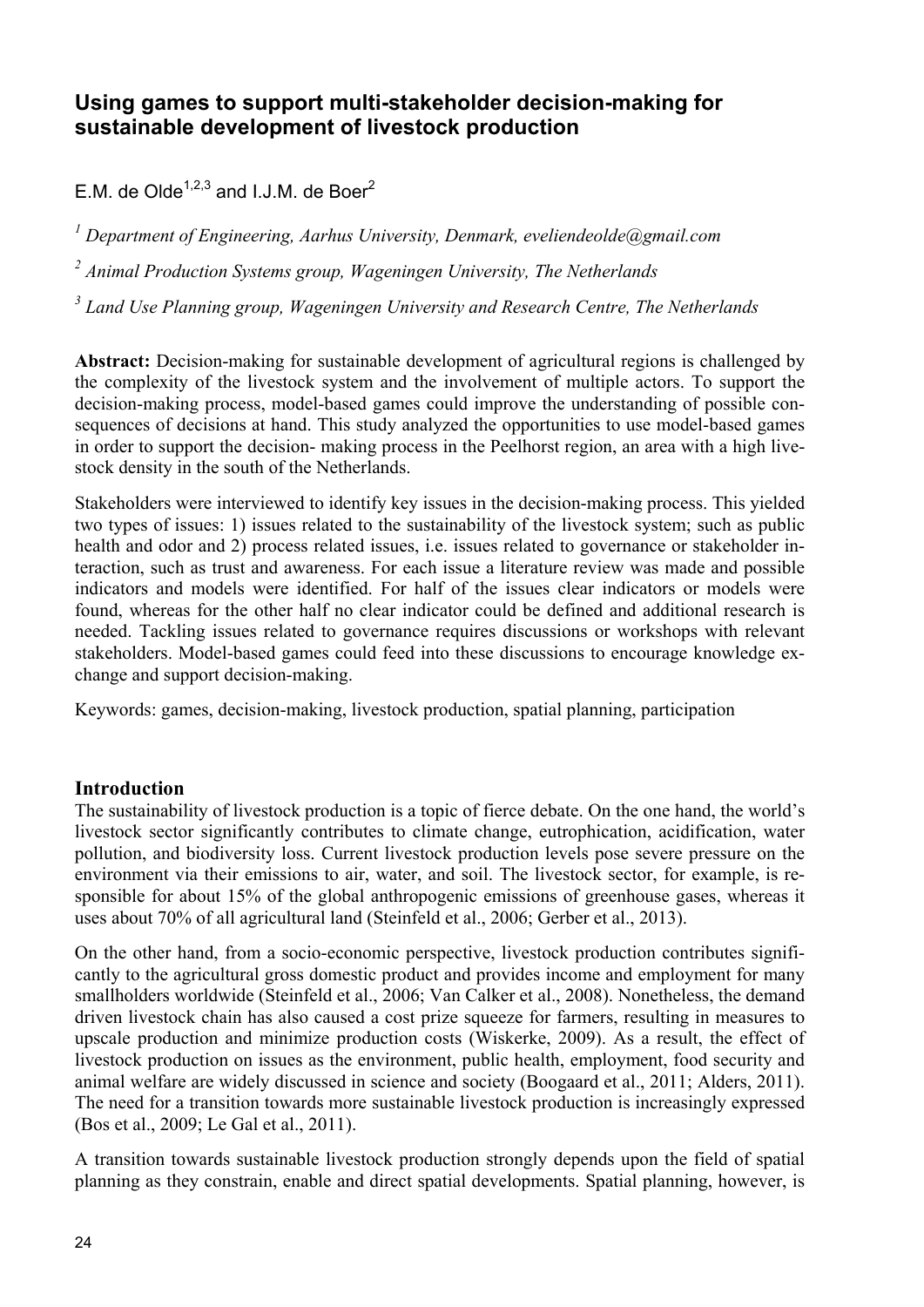making a shift towards more collaborative governance approaches (Termeer et al., 2013). Therefore, regional stakeholders play a key role in addressing current societal problems like sustainable development of livestock production. Nevertheless, the various dimensions of sustainability and possible conflicting consequences of decisions make decision-making for sustainable livestock production complex. In addition, uncertainty regarding the impact of decisions on complex issues, such as public health, hinders decision processes. Therefore, decision-making for sustainable livestock production requires insight in the trade-offs and synergies among economic, ecologic and social consequences (De Boer et al., 2011). Integrating different models can help in analyzing these trade-offs and synergies at a regional level (De Boer et al., 2011). Models are increasingly used to support policy makers by providing insight on possible consequences of policies and scenarios (Vayssieres et al., 2011; Klerkx et al., 2012). Modeling is considered to help to address holistic questions, provide a better understanding of how systems operate, and it can help to identify knowledge gaps, support decisions processes or calculate policy outcomes (Klerkx et al., 2012; Le Gal et al., 2011; Gouttenoire et al., 2011). Many models, however, focus on issues of importance for farmers and advisors and do not address a broader range of stakeholders, even though they are considered as crucial partners in redesigning the system (Le Gal et al., 2011; Klerkx et al., 2012).

Recently several papers have discussed the application of models in serious games to bridge the gap between science and society and to involve a broader range of stakeholders to decisionmaking processes (Martin et al., 2011; Vieira Pak & Castillo Brieva, 2010). Applying such games can help to understand complex systems, represent a problem, observe players behavior, obtain information on decisions, create space for sharing knowledge and creating consensus (Castella et al., 2005; Vieira Pak & Castillo Brieva, 2010).

This study, therefore, aimed to explore the opportunities of games to facilitate multi-stakeholder decision-making on sustainable livestock production at the regional level. To reach this objective three sub questions were distinguished:

- What are the issues at stake in decision-making on the future of livestock production?
- What indicators and models are available to quantify these issues?
- How can games support multi-stakeholder decision-making and integrate models?

## **Methodology**

This research addresses economic, environmental and social issues of livestock production at a regional scale. The system boundary can be defined as the regional landscape in which livestock production is connected to other activities like manure processing and arable farming. Livestock production is dependent on other processes for its inputs (i.e. labor, feed, animals, fossil fuel, water, equipment, electricity, and construction material) and outputs (i.e. animal products, manure). In addition, the system influences the region through farm income, landscape quality, and the impact on public health, climate change, eutrophication and acidification. Therefore, changes in the livestock system have impact on multiple dimensions at the regional level.

#### **Research framework**

Figure 1 shows four phases required to develop a game to facilitate multi-stakeholder decisionmaking. This research focused upon the first three phases. In phase I, a literature review was carried out to identify the case study region and to develop an analytical framework using the framework of Burgess & Chilvers (2006). The framework distinguishes five elements: the context, decision situation, engagement process, and the outputs and outcomes. The context includes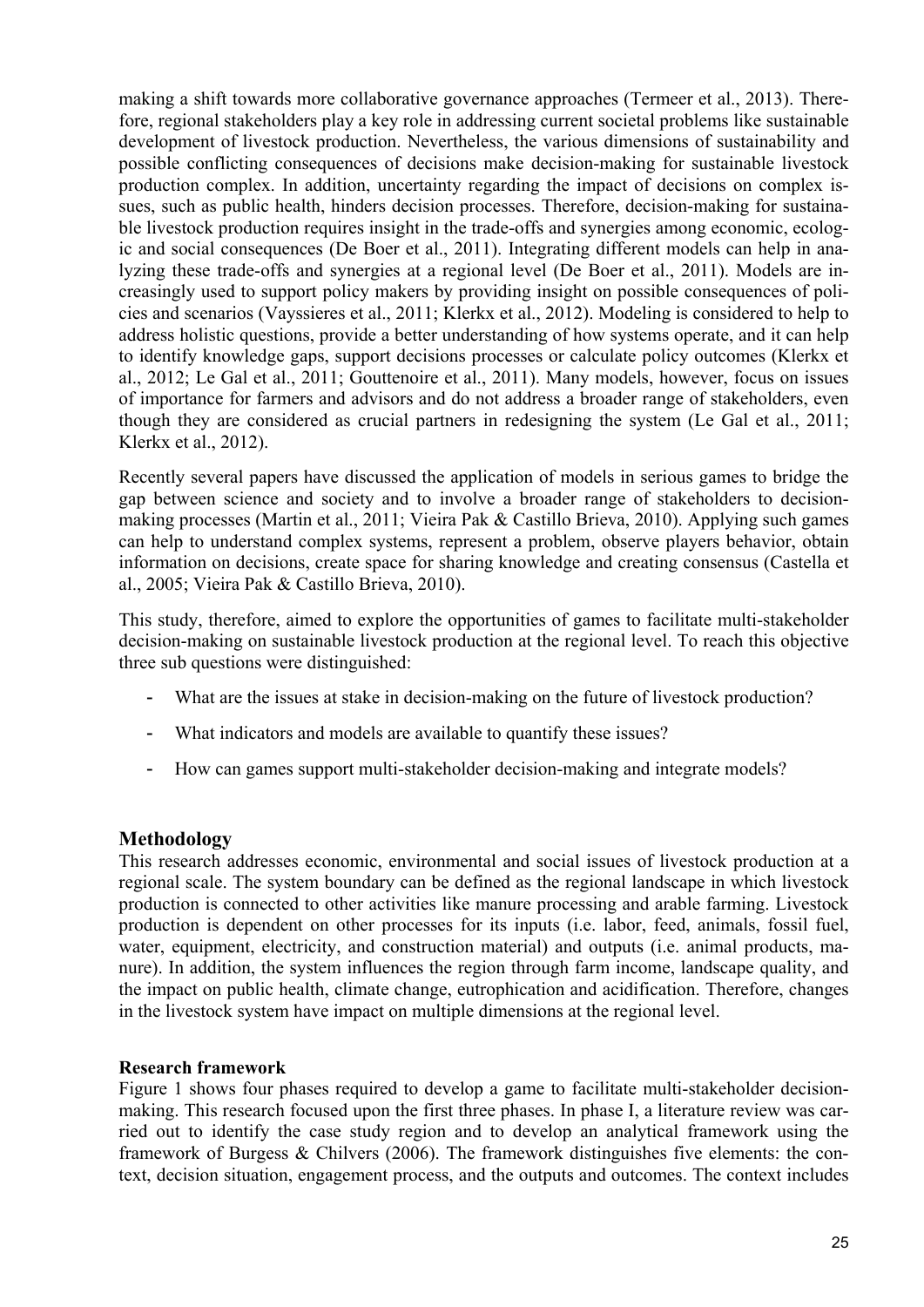the institutional, political, cultural and environmental characteristics of the situation. The context influences the decision situation; the purpose, objectives and inputs of the process. The interaction between actors (who), the method (how) and the resources (time, money and expertise) define the engagement process. The results of the engagement process lead into outputs (plans, indicators, and instruments) and outcomes (material changes and learning outcomes) (Burgess  $\&$ Chilvers, 2006). In this study, the framework of Burgess & Chilvers (2006) provided a structure for the analysis of the context, process, and issues involved in the decision-making on livestock production.

To gain insight in the issues involved in decision making on livestock production a case study, the Peelhorst region in the Netherlands, was selected. In the Peelhorst region, the municipality of Gemert-Bakel formed a focus area. The case study was selected on the basis of the high density of livestock in the region and the willingness of the local and regional government to cooperate. In addition, the literature review gave insight in the application of games in multi-stakeholder processes in agricultural, and land use sciences.



Figure 1: Research framwork adjusted from Viera Pak & Castillo Brieva (2010).

In phase II, a stakeholder analysis was carried out and interviews with stakeholders were organized. A stakeholder analysis matrix resulted in a list of relevant stakeholder organizations to interview in order to gain insight in the issues at stake (Grimble & Wellard, 1997). The stakeholder analysis included organizations currently involved in the Peelhorst Network (Appendix 1). The key stakeholders included two agricultural organizations of which one, the most actively engaged in the process (ZLTO), was selected for interviews. The municipality of Gemert-Bakel can be divided in an administrative part (policy makers) and a political part (political parties in the municipal council); interviews with both parts were carried out, and with two political parties. This resulted in a total of ten interviews. The interviews took on average one hour and were recorded and transcribed.

The interviews resulted in a list of issues that play an important role in the decision-making on livestock production in the Peelhorst area. Literature was studied to find (quantifiable) indicators to integrate the issues in a model. Information on available models was collected through literature study. The results of phase II were used to draw conclusions on the possibilities to integrate models into a game to support decision-making in a multi-stakeholder process (phase III). To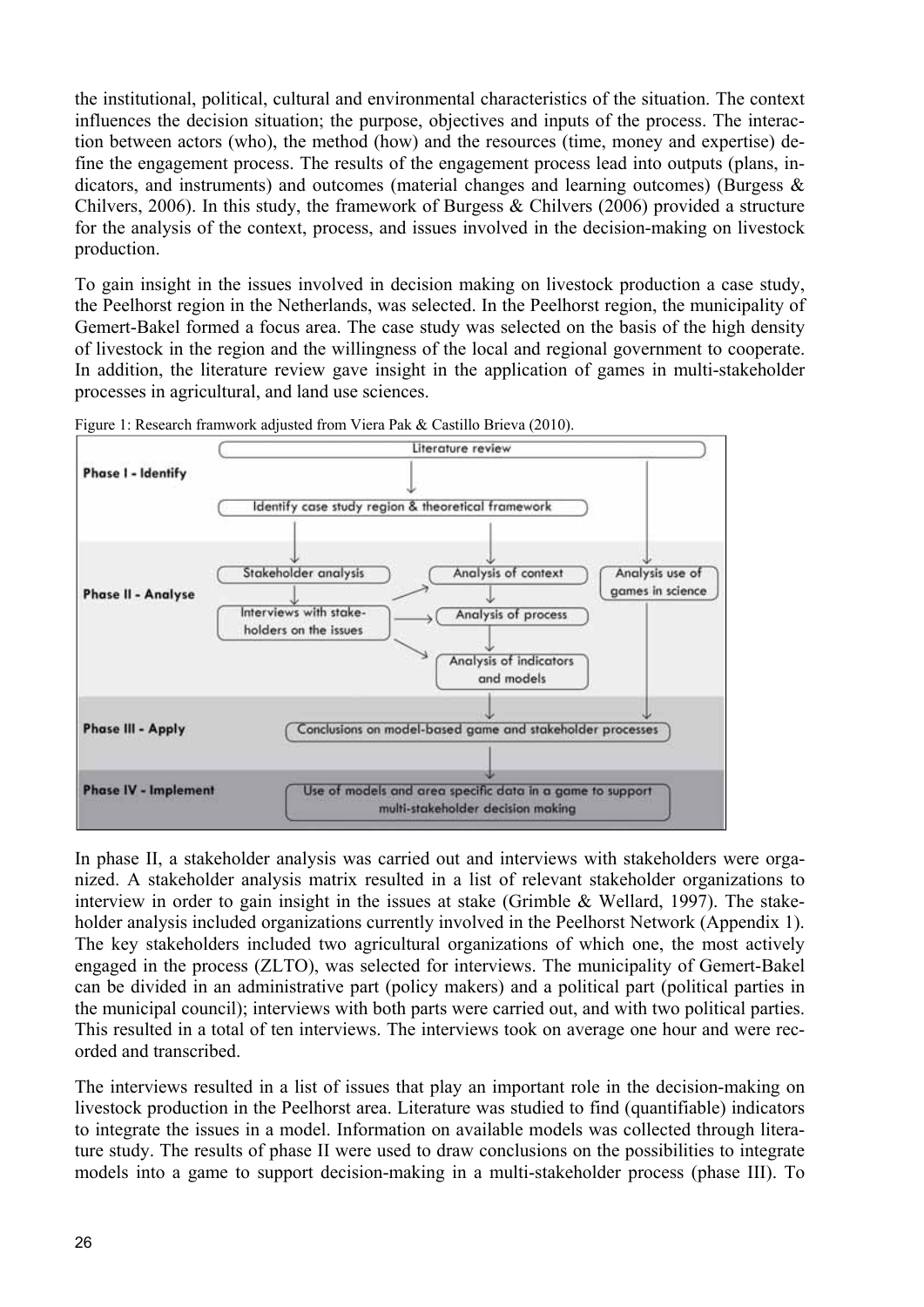ensure the viability of the research, different sources of data (interviews, policy documents, publications and scientific literature) have been used in order to strengthen the evidence (Yin, 2003). The development and implementation of a game (phase IV) can be carried out in a follow-up project.

## **Results**

## **Analysis of the context**

The Peelhorst area is a region located in the Dutch provinces of Noord-Brabant and Limburg. The high livestock density and its impact on the environment, public health and infrastructure results in pressure on the quality of life in the area (Provincie Noord-Brabant, 2011). The outbreak of diseases like Classical Swine Fever (1997), Foot and Mouth Disease (2001), Avian Influenza (2003) and Q fever (2007-2010) especially increased societal concerns about the impact of livestock production on public health (Smit et al., 2012). In 2009, a citizens' initiative 'Megastallen-Nee' was supported by 33.000 citizens of the province of Noord-Brabant, and expressed concerns regarding large-scale farms. A network (Peelhorst network) was set up by the province of Noord-Brabant to work on a more sustainable agriculture through facilitating dialogue and sharing expertise and ideas for the future of the Peelhorst (Netwerk de Peelhorst, 2013).

The municipality of Gemert-Bakel, located in the east of the province, is one of the municipalities where the impact of intensive livestock production is a topic of fierce debate. Although about 10%, of the employment in the municipality of Gemert-Bakel is connected to agricultural production; societal concerns regarding intensive livestock play an important role in the political debate in the municipality (Provincie Noord-Brabant, 2013; 2013*b*)

#### **Analysis of the process**

Interviews with stakeholders in the Peelhorst region resulted in insights in the engagement process: the interaction of stakeholders, methods and resources. A wide range of stakeholders is involved in the discussions on the future of livestock production in the Peelhorst region (Appendix 1). Key stakeholders in the discussion are governments, agriculture organizations, the environmental federation, tourism platform, and a local citizen group.

The interviewees indicated that to represent your stake and address the challenges in the area, joining networks and meetings is important. Stakeholders organize meetings to interact with their colleagues and provide information through newsletters and websites in order to develop their opinion and come up with suggestions. Also petitions, demonstrations and even excluding oneself from the dialogue are ways to raise awareness for local challenges and concerns.

Knowledge plays an important role in the discussion in the Peelhorst. Within the interviewed organizations and networks, experts are involved to gather up-to-date information on different issues connected to (the impact of) livestock production. In the area several networks are active to exchange knowledge and experiences, such as the Peelhorst Network but also more specifically the Brabants Zoonoses Network.

The stakeholders were asked to reflect on the role of the participatory process (dialogue) to find solutions for the livestock production related challenges in the region. Communication on the future of livestock production through organizing dialogue is considered as a good initiative. Stakeholders underline the need for a joint approach as the challenges in the area are part of a complex system and cannot be solved by one stakeholder alone. However, interviewees indicated that they haven't seen a lot of results yet, which results in skepticism about the outcomes of the dialogue. This skepticism results from a high level of distrust among citizens, farmers and gov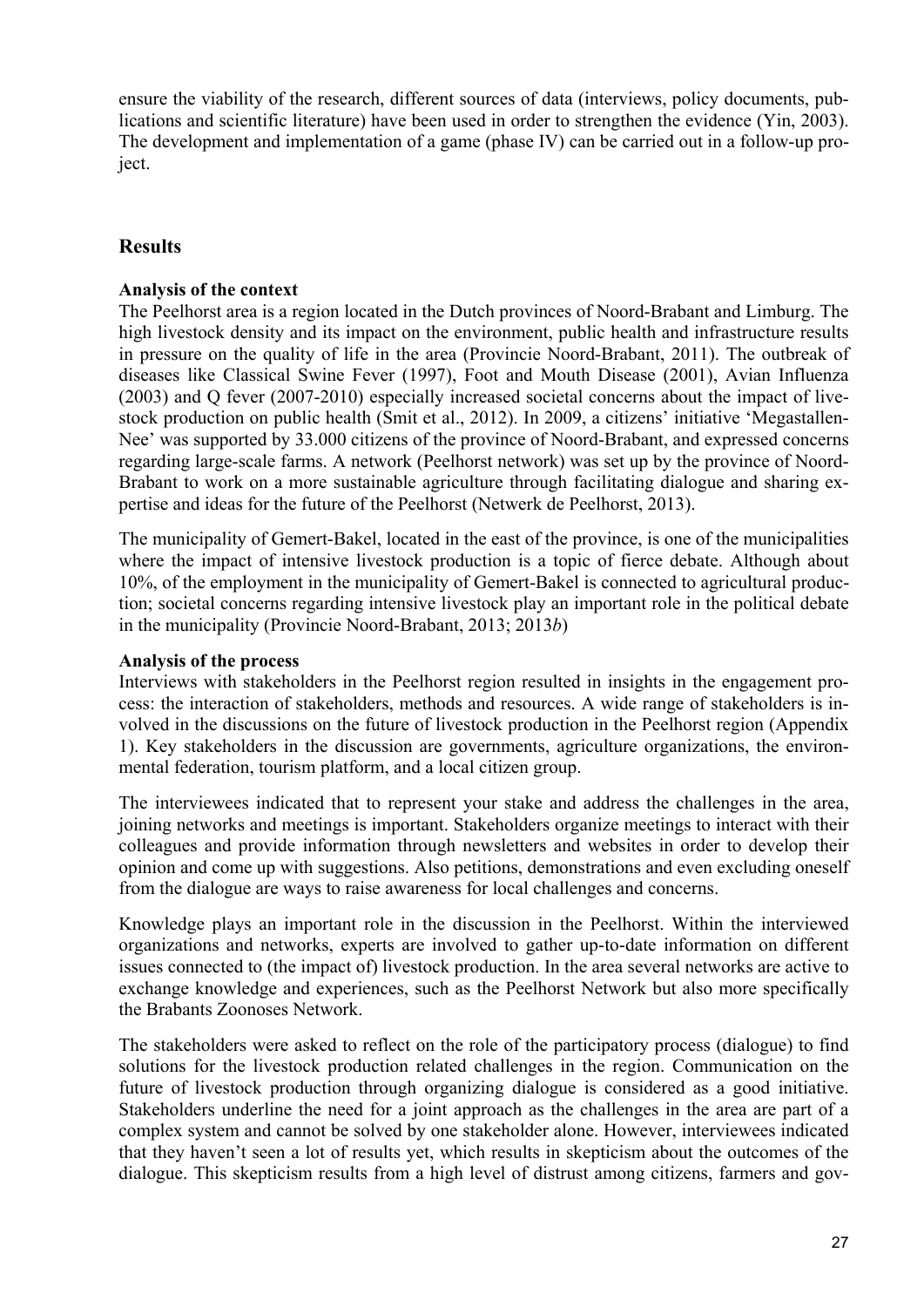ernments. Nonetheless, to make a change, trust between farmers, citizens and politicians is needed. However, in order to develop trust, statements or actions (i.e. first results) are needed; *'You end up in a chicken or the egg dilemma.'* 

#### **Analysis of the issues, indicators and models**

Stakeholders were asked to mention the key issues related to the discussion on livestock production in the Peelhorst area. This resulted in a wide range of issues, on different levels of abstraction and related to different complex systems. To provide a structure in the issues, a division into three different parts was made: the livestock sector, governance, and stakeholder interaction (Figure 2). Issues connected to governance and stakeholder interaction can be defined as social processes, and cannot be quantified or modeled. Therefore, we make a distinction between issues and social processes.

| Part                            | <b>Theme</b>                | <b>Issue</b>                                                                                                                                                                                   |
|---------------------------------|-----------------------------|------------------------------------------------------------------------------------------------------------------------------------------------------------------------------------------------|
| <b>Livestock sector</b>         | <b>Sustainability</b>       | Farm profitability<br>External environmental impact<br>Social acceptation                                                                                                                      |
|                                 | <b>Public health</b>        | Risk for mutation of viruses<br>Particulates and endotoxines<br>Noise<br>Odor<br>Use of antibiotics and antimicrobial resistance<br>Communication on health risks                              |
|                                 | <b>Landscape quality</b>    | Landscape quality<br>Visual impact of stables<br>Spatial organization of the landscape<br>Fitting-in of stables<br>Scale of stables<br>Distance to roads and houses<br>Planting around stables |
|                                 | <b>Manure surplus</b>       | Manure processing<br>Over fertilization                                                                                                                                                        |
|                                 | Cycles                      | Regional production systems                                                                                                                                                                    |
| Governance                      | <b>Decision making</b>      | Willingness to make decisions<br>Willingness to address challenges<br>Limited proof for public health risks<br>Conflicting stakes and policies<br>Limited financial capacity                   |
|                                 | Governance                  | From steering to facilitating and 'self steering'<br>Involving the public                                                                                                                      |
| <b>Stakeholders interaction</b> | Acknowledgement             | Know and acknowledge each other<br>Talk with each other, not about each other<br>Being taken seriously<br>Recognition                                                                          |
|                                 | <b>Trust</b>                | Trust                                                                                                                                                                                          |
|                                 | <b>Shared understanding</b> | Different interpretations of terms                                                                                                                                                             |
|                                 | <b>Stakes</b>               | Pressure from members on spokesperson of organisations<br>Difficulty to think beyond your own stake                                                                                            |
|                                 | <b>Awareness</b>            | Awareness of cultural, social and spatial characteristics<br>Understanding of processes<br>Caring for the area<br>Image of the area<br>Acknowledgement of producers                            |

Figure 2: Key Issues in the discussion on the future of livestock production.

## *Livestock sector*

Many of the issues mentioned by stakeholders refer to the livestock systems as the context of the challenges in the area. Appendix 2 provides an overview of issues connected to the livestock sector. Issues such as farm profitability, external environmental impact, particulates, endotoxines, and manure can be quantified and modeled. However, for issues such as public health and landscape quality defining a single indicator is troublesome as scientific research is ongoing and in some cases provides ambiguous results e.g. on the impact of odor pollution on neighboring residents. As a result, for half of the issues clear indicators and models were found, whereas for the other half no clear indicator could be defined and additional research is required.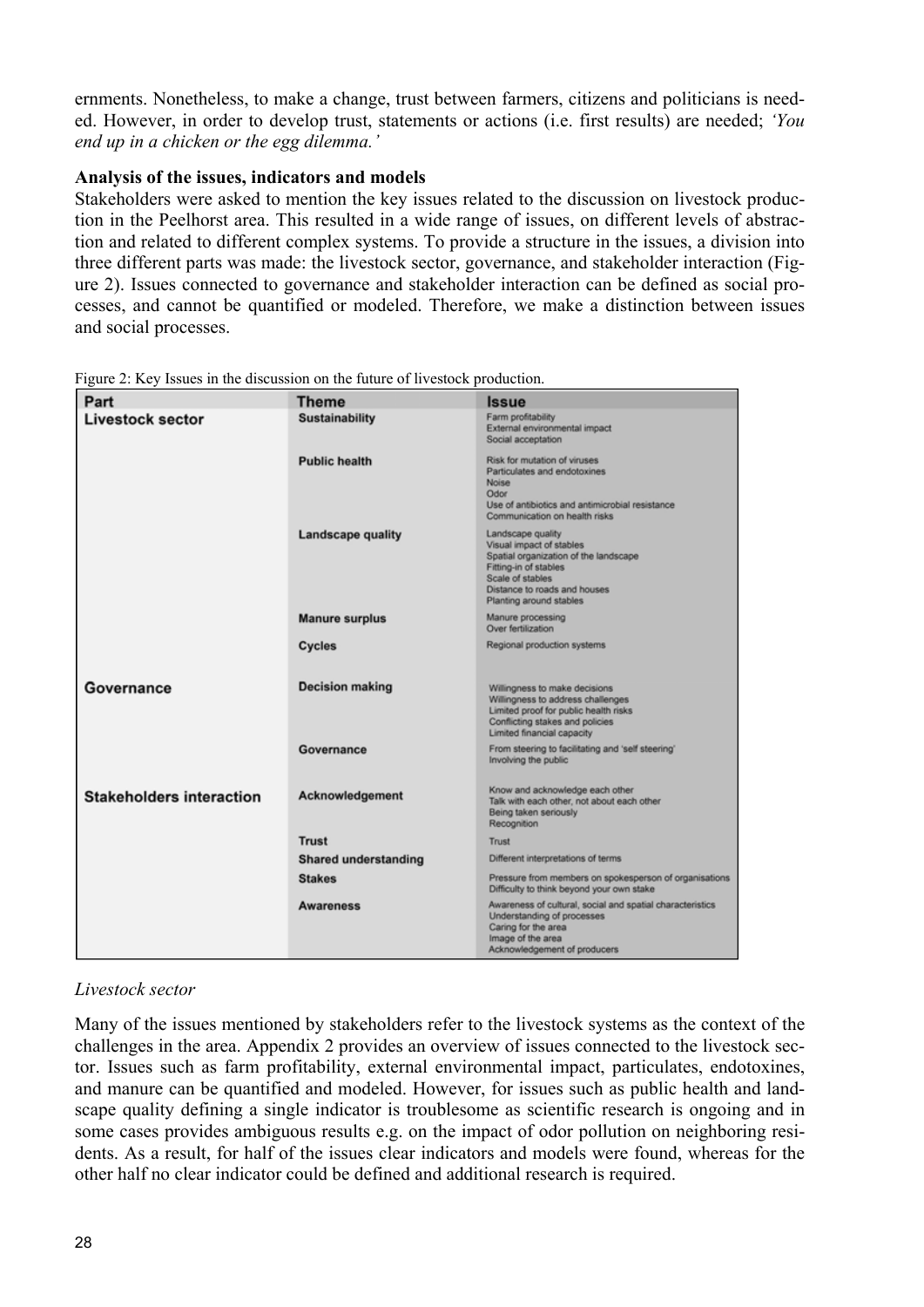#### *Governance*

Interviewees mentioned several issues connected to decision-making and governance. Decisionmaking is a social process that is strongly dependent on the willingness to reach consensus. Decision-making is often supported by multi-criteria analysis, scenarios or models (Vayssieres et al., 2011; Klerkx et al., 2012). The issues governance and decision-making cannot be quantified or modeled. Nonetheless, surveys and interviews can help to gain insight in decision-making and governance approaches.

#### *Stakeholder interaction*

The third complexity in the discussion in the Peelhorst region has to do with stakeholder interaction and refers to acknowledgement, trust, a shared understanding, stakes and awareness. Insight in the level of acknowledgement, trust etc. can be obtained through in-depth interviews with stakeholders (Saarikoski, 2000; Blatner et al., 2001). The issues are of high importance in collaborative processes and can be addressed through workshops or games. Games are increasingly considered as a tool to raise awareness, understanding and trust amongst stakeholders (Vieira Pak & Castillo Brieva, 2010; Gourmelon et al., 2013).

#### **The use of games**

Game theory focuses upon interdependent decision-making among stakeholders with conflicting preferences regarding the outcome of decisions. Playing a game is an interactive way of learning in which players develop awareness, expertise, broaden their scope and can help to discuss complex systems (Klabbers, 2009). Several land use and agricultural studies have used games to gain a better understanding of decision-making in socio-ecologic systems (SES) (Washington-Ottombre et al., 2010; Martin et al., 2011; Gourmelon et al., 2013; Castella et al., 2005; Vieira Pak & Castillo Brieva, 2010). To show the diversity of applications of methods and games several studies are briefly described:

## *Board game*

Martin et al. (2011) developed a board game *'forage rummy'* to engage farmers and extension services in livestock system design and evaluation. To support the process and define feeding requirements a computerized support systems was available for the players. The study stimulated discussions, reflective and interactive analysis, and learning about farming systems, management and the scope for their adaptation (Martin et al., 2011).

## *Role Playing Game (RPG)*

Washington-Ottombre et al. (2010) uses multiple methods to qualify and quantify drivers of landuse decisions: RPG, GIS (Geographical Information System), LTM (land transformation model), and MCE (multi-criteria evaluation). The RPG was used to analyze land use drivers and decisionmaking processes. GIS was used to import maps developed by the participants. The LTM was used to measure the relative spatial importance of the land use drivers in each map produced by participants. Finally, the MCE was used to translate the discussion into quantitative variables. Integrating RPG with other methods in quantitative studies is considered useful to analyze complex land-use dynamics.

#### Participatory modeling

Vayssieres et al. (2011) developed a whole-farm model called GAMEDE, to evaluate the sustainability of dairy enterprises (Vayssieres et al., 2009). The model provided input for discussions with farmers about the different farm options. The integrated participatory modeling of actual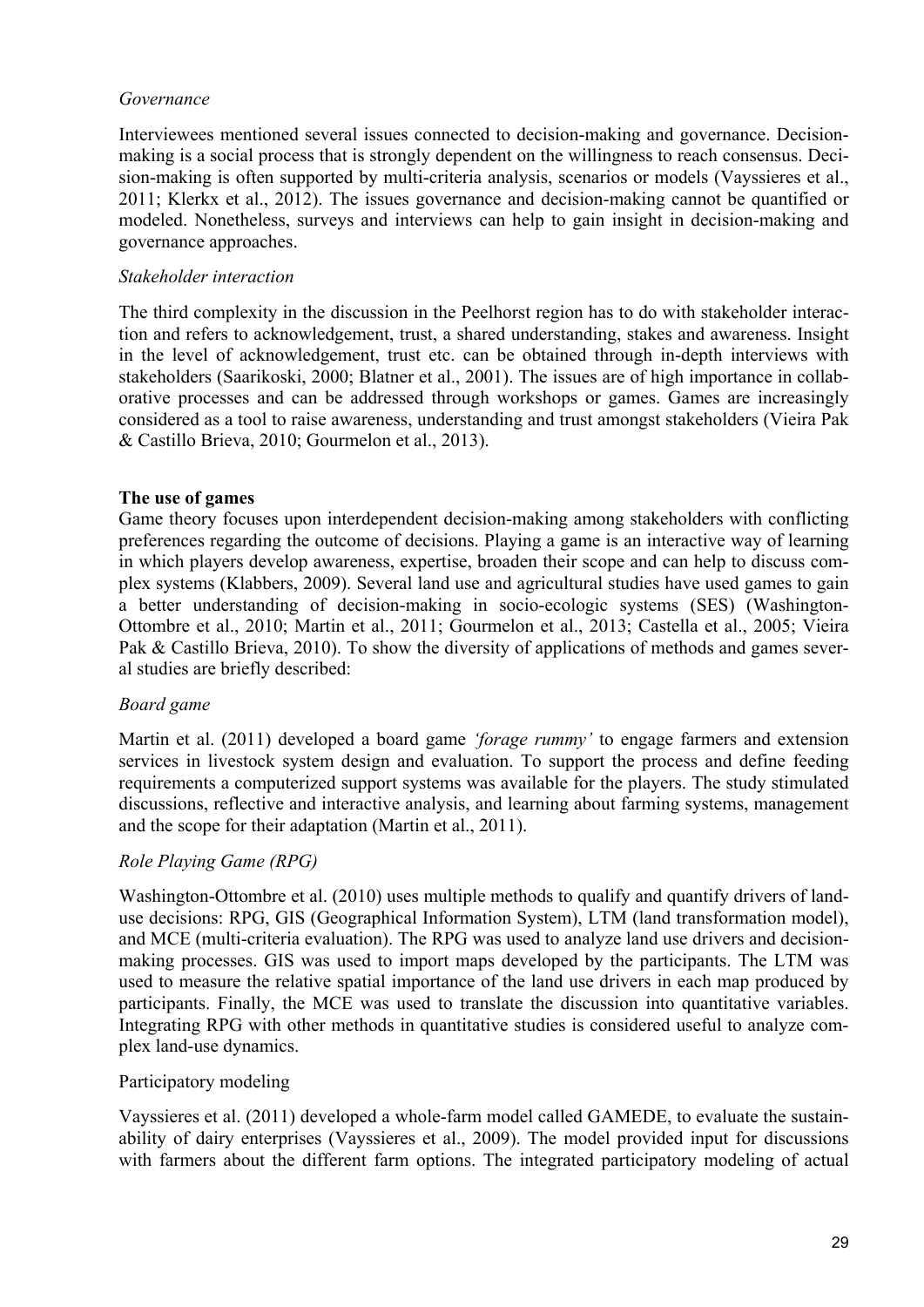farms method supports interactive policy making. Qualitative data provided by the involvement of stakeholders was combined with quantitative data from farm surveys and simulations.

## **Discussion**

#### **Issues in decision-making on the future of livestock production**

Interviews with stakeholders in the area resulted in a wide range of issues related to livestock production that are considered important in the decision process in the Peelhorst. Three groups of issues could be divided into issues connected to the livestock sector, governance, and stakeholder interaction. Studies on the sustainability of livestock production commonly focus on environmental, economic and social indicators. This study illustrates the importance of governance issues and stakeholder participation. These findings are in line with the recent published SAFA (Sustainability Assessment of Food and Agriculture Systems) guidelines of the FAO that included governance as a fourth domain of sustainability (FAO, 2013).

This study highlights the importance of public health in the discussion on the future of livestock production. The issue of public health is not regularly addressed in livestock studies or it is limited to issues like workers' health, food safety or antibiotic usage (Van Calker et al., 2008; Dolman et al., 2012). The ambiguousness of the impact of livestock production on public health and a lack of objectively quantifiable indicators could be a reason for the absence of public health in sustainability analysis studies.

#### **Indicators and models to quantify the issues**

To study the opportunities to develop a game to facilitate multi-stakeholder decision-making both livestock issues as well as social processes (i.e. governance and stakeholder interaction) need to be addressed. About half of the livestock issues can already be quantified and modeled, whereas for the other part multiple indicators, risk maps or expert opinions could be used to gain insight in the impact of these issues on the region. To address the social processes more qualitative approaches are needed using interviews, workshops and games.

#### **The use of games to support decision-making**

Games are commonly used to discuss complex issues in a participatory setting; it can encourage discussion, reflection and raise awareness and hereby support the decision-making process. Studies on the field of land use decision-making often integrate quantitative and qualitative approaches as a high level of uncertainty and lack of data is often involved (Washington-Ottombre et al., 2010). The use of games presents an interesting opportunity to combine the different issues of this research: (1) issues with a clear indicator and available models, (2) issues with uncertainty and multiple indicators or risk maps and (3) social processes.

#### **Conclusions**

Stakeholders involved in the discussion on livestock production in the Peelhorst are concerned about the impact of livestock production on diverse sustainability issues (e.g. environmental impact, public health and landscape quality), and societal issues related to governance, and stakeholder interaction. For half of the issues clear indicators or models were found, for the other issues no clear indicator could be defined and additional research is needed. The social processes mentioned by stakeholders, like trust and awareness, could be studied by interviews or proactively addressed through games.

An integrative methodology is needed to cover both sustainability issues and social processes and discuss the complexity of livestock production in a participatory setting. Future studies should aim to integrate models and develop risk maps to support the integration of complex issues in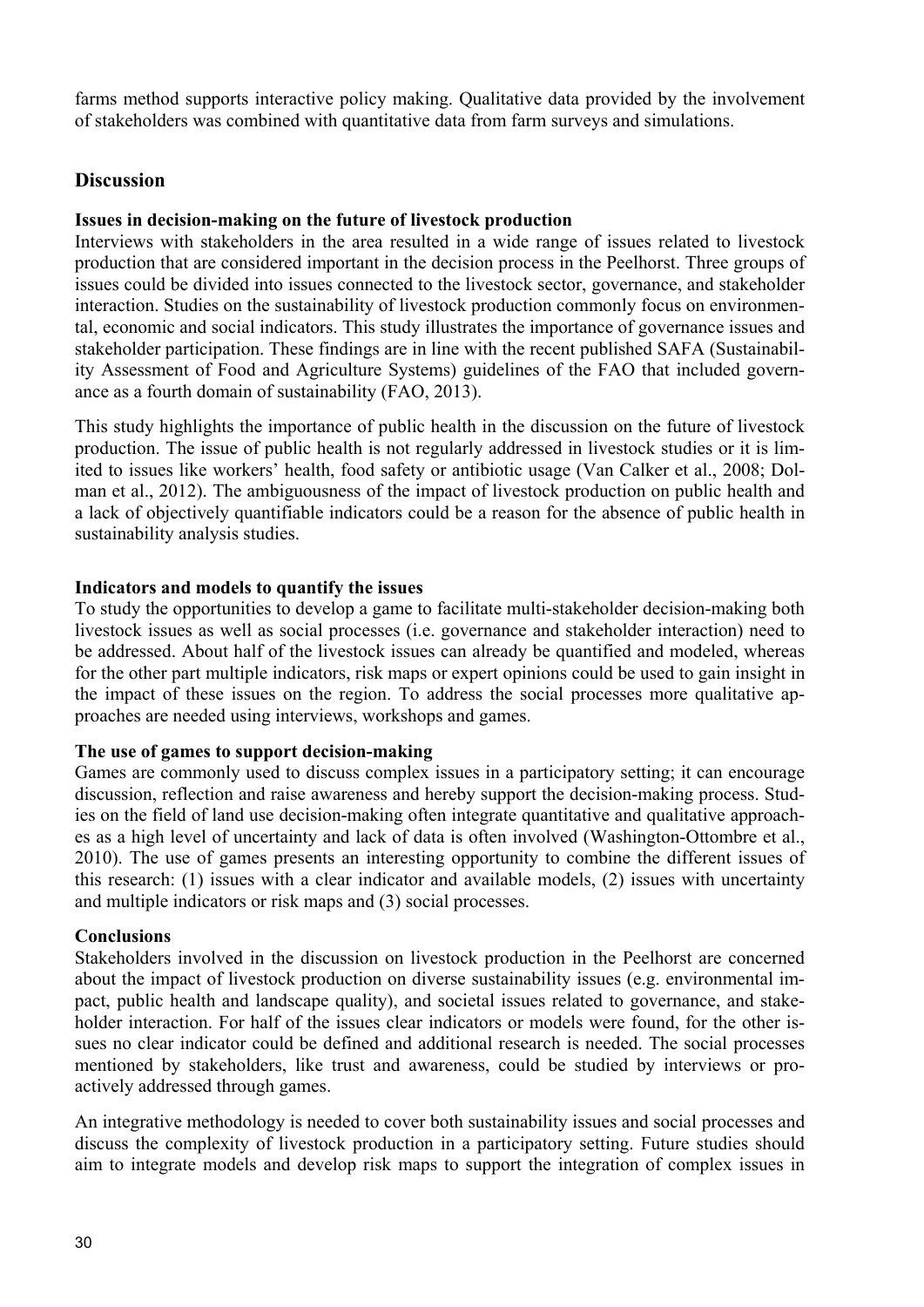games. In addition, a prioritization of issues by giving weight could help to select a limited number of issues to start with, and to improve the overview and depth.

Past experiences highlight the useful application of games in stimulating discussions on complex processes like the one presented in this paper. A game could help to develop a shared understanding and raise awareness among stakeholders; it can provide input for policy development and design of livestock systems. Hereby, games can possibly help to address the divers challenges that the Peelhorst is currently facing, and facilitate the multi-stakeholder decision-making process.

## **Acknowledgement**

The authors would like to thank the province of Noord Brabant, the municipality of Gemert-Bakel and all the interviewees for their cooperation and openness in this research. In addition, the authors wish to thank the reviewer for providing useful comments and suggestions.

#### **References**

Abatih, E.N., Alban, L., Ersbøll, A.K., Wong, D.M.L.F. (2009). Impact of antimicrobial usage on the transmission dynamics of antimicrobial resistant bacteria among pigs. Journal of Theoretical Biology 256: 561–573.

Acosta-Alba, I., Lopez-Ridaura, S., Van der Werf, H.M.G., Leterme, P., Corson, M.S. (2012). Exploring sustainable farming scenarios at a regional scale: an application to dairy farms in Brittany. Journal of Cleaner Production 28: 160-167.

Alders, H. (2011). Van mega naar beter. Rapportage van de maatschappelijke dialoog over schaalgrootte en toekomst van de veehouderij, Ministerie van Economische Zaken, Landbouw en Innovatie, Den Haag.

Available online:

http://www.dialoogmegastallen.nl/art/uploads/files/110922%20Rapport%20Alders%20lowres%2 0def.pdf

Bairy, J., Parnell Jr., C.B., McGee, R.A., Wang-Li, L. (2012). Evaluation and modeling of PM10 emissions from laying hen operations (Conference Paper). American Society of Agricultural and Biological Engineers Annual International Meeting 2012., Dallas (TX).

Blanes-Vidal, V., Hansen, M.N., Adamsen, A.P.S., Feilberg, A., Petersen, S.O., Jensen, B.B. (2009). Characterization of odor released during handling of swine slurry: Part I. Relationship between odorants and perceived odor concentrations. Atmospheric Environment 43 (18): 2997- 3005.

Blatner, K.A., Carroll, M.S., Daniels, S.E., Walker, G.B. (2001). Evaluating the application of collaborative learning to the Wenatchee fire recovery planning effort. EIA procedure. Environmental Impact Assessment Review 21: 241-270.

Boogaard, B.K., Boekhorst, L.J.S., Oosting, S.J., Sørensen, J.T.S. (2011). Socio-cultural sustainability of pig production: Citizen perceptions in the Netherlands and Denmark. Livestock Science 140: 189–200.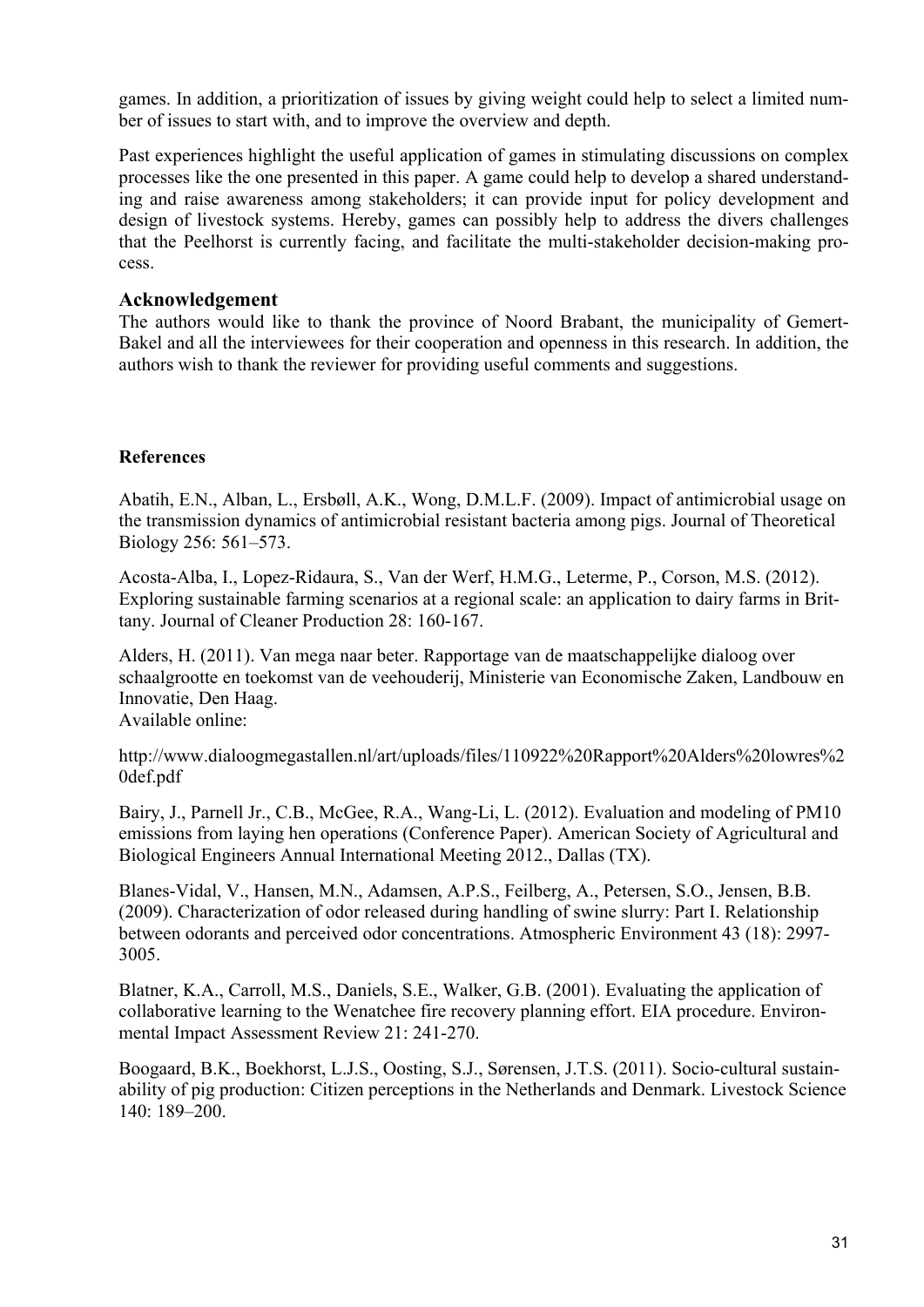Bos, A.P., Groot Koerkamp, P.W.G., Gosselink, J.M.J., Bokma, S. (2009). Reflexive interactive design and its application in a project on sustainable dairy husbandry systems. Outlook on Agriculture 38 (2): 1-9.

Burgess, J., Chilvers, J. (2006). Upping the ante: a conceptual framework for designing and evaluating participatory technology assessments. Science and Public Policy 33 (10): 713-728

Castella, J.C., Tran Ngoc Trung, Boissau, S. (2005). Participatory simulation of land-use changes in the northern mountains of Vietnam: the combined use of an agent-based model, a role-playing game, and a geographic information system. Ecology and Society, 10 (1): 27

Castellini, C., Boggia, A., Cortina, C., Dal Bosco, A., Paolotti, L., Novelli, E., Mugnai, C. (2012). A multicriteria approach for measuring the sustainability of different poultry production systems. Journal of Cleaner Production 37: 192-201

De Boer, I.J.M., Cederberg, C., Eadyy, S., Gollnow, S., Kristensen, T., Macleod, M., Meul, M., Nemecek, T., Phong, L.T., Thoma, G., van der Werf, H.M.G., Williams, A.G., Zonderland-Thomassen, M.A. (2011). Greenhouse gas mitigation in animal production: towards an integrated life cycle sustainability assessment. Current Opinion in Environmental Sustainability 3: 423-431

De Vries, M., de Boer, I.J.M. (2010). Comparing environmental impacts for livestock products: A review of life cycle assessments. Livestock Science 128: 1-11

De Vries, W., Kros, H., Velthof, G., Romkens, P., Gies, E., Voogd, J.C. (2004). A decision support system for the integrated evaluation of agricultural management on environmental quality. Proceedings of the 13th Clean Air and Environmental Protection, London, United Kingdom

Dolman, M.A., Vrolijk, H.C.J., de Boer, I.J.M. (2012). Exploring variation in economic, environmental and societal performance among Dutch fattening pig farms. Livestock Science 149: 143-154

FAO (2013). SAFA Guidelines. Sustainability Assessment of Food and Agricultural Systems. Version 3.0. Food and Agricultural Organization of the United Nations, Rome. Available online: http://www.fao.org/fileadmin/templates/nr/sustainability\_pathways/docs/SAFA\_Guidelines\_Fina l\_122013.pdf

Gerber, P.J., Steinfeld, H., Henderson, B., Mottet, A., Opio, C., Dijkman, J., Falcucci, A., Tempio, G. (2013). Tackling climate change through livestock – A global assessment of emissions and mitigation opportunities. Food and Agriculture Organization of the United Nations (FAO), Rome. Available online: http://www.fao.org/docrep/018/i3437e/i3437e.pdf

Gourmelon, F., Chlous-Ducharme, F., Kerbiriou, C., Rouan, M., Bioret, F. (2013). Role-playing game developed from a modelling process: A relevant participatory tool for sustainable development? A co-construction experiment in an insular biosphere reserve. Land Use Policy 32: 96-107

Gouttenoire, L., Cournut, S., Ingrand, S. (2011). Modelling as a tool to redesign livestock farming systems: a literature review. Animal 5: 1957-1971

Grimble, R., Wellard, K. (1997). Stakeholder methodologies in Natural Resource Management: A review of concepts, contexts, experiences and opportunities. Agricultural Systems 55: 173-193

Harvey, N., Reeves, A., Schoenbaum, M.A., Zagmutt-Vergara, F.J., Dubé, C., Hill, A.E., Corso, B.A., McNab, W.B., Cartwright, C.I., Salman, M.D. (2007). The North American Animal Disease Spread Model: A simulation model to assist decision making in evaluating animal disease incursions. Preventive Veterinary Medicine 82 (3-4): 176-197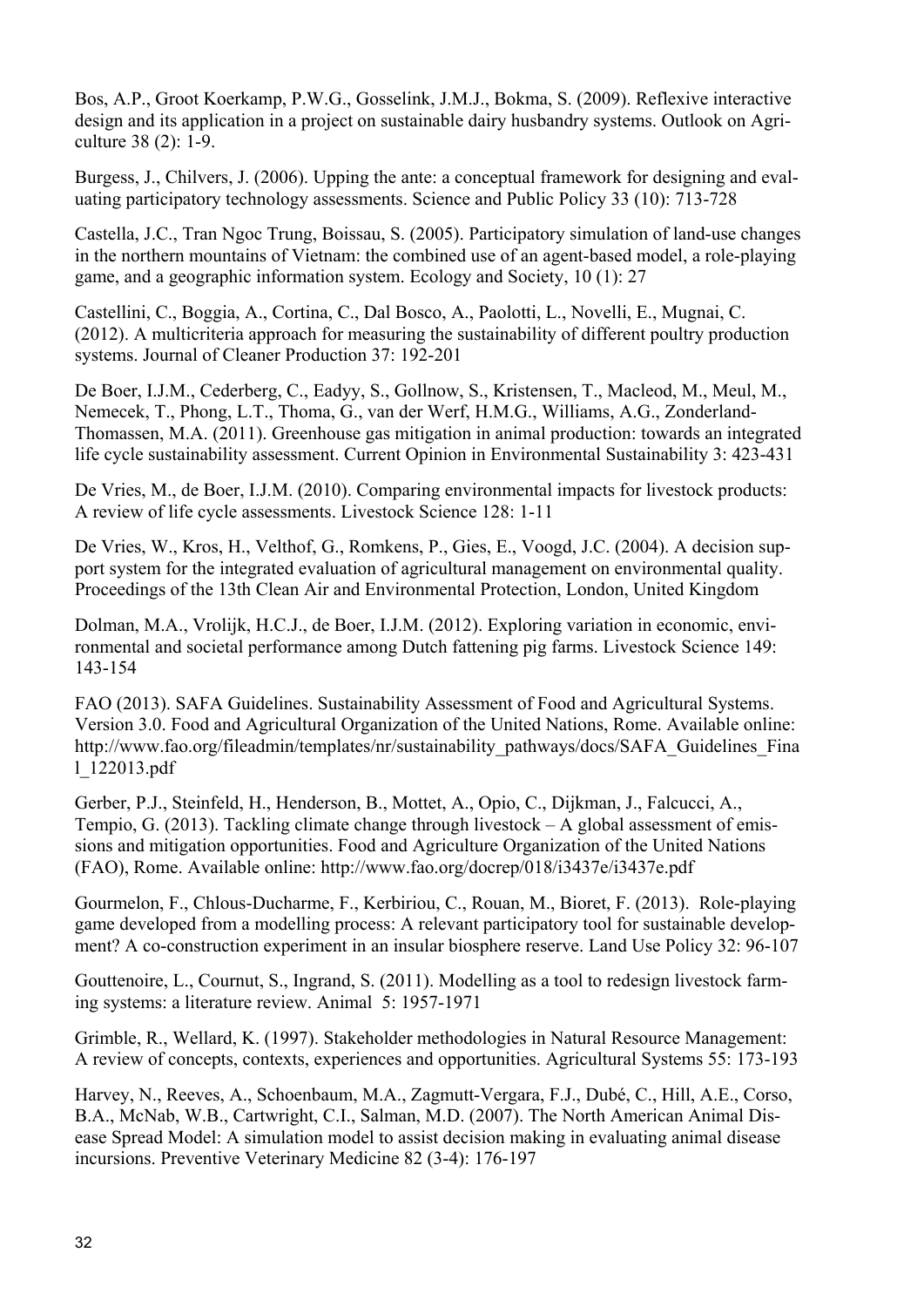Klabbers, J.H.G. (2009). The Magic Circle: Principles of Gaming & Simulation. Third and Revised Edition, Rotterdam, Sense Publishers

Klerkx, L., van Bommel, S., Bos, B., Holster, H., Zwartkruis, J.V., Aarts, N. (2012). Design process puts as boundary objects in agricultural innovation projects: Functions and limitations. Agricultural Systems 113: 39-49

Kuiper, J. (2000). A checklist approach to evaluate the contribution of organic farms to landscape quality. Agriculture, Ecosystems and Environment 77 (1-2): 143-156

Le Gal, P.Y., Dugue, P., Faure, G., Novak, S. (2011). How does research address the design of innovative agricultural production systems at farm level? A review. Agricultural Systems 104: 714-728

Louhichi, K., Kanellopoulos, A., Janssen, S., Flichman, G., Blanco, M., Hengsdijk, H., Heckelei, T., Berentsen, P., Oude Lansink, A., Van Ittersum, M. (2010). FSSIM, a bio-economic farm model for simulating the response of EU farming systems to agricultural and environmental policies. Agricultural Systems 103: 585-597

Martin, G., Felten, B., Duru, M. (2011). Forage rummy: A game to support the participatory design of adapted livestock systems. Environmental Modelling & Software 26: 1442-1453

May, S., Romberger, D.J., Poole, J.A. (2012). Respiratory Health Effects of Large Animal Farming Environments. Journal of Toxicology and Environmental Health, Part B: Critical Reviews 15 (8): 524-541

Modin-Edman, A.K., Öborn, I., Sverdrup, H. (2007). FARMFLOW – A dynamic model for phosphorus mass flow, simulating conventional and organic management of a Swedish dairy farm. Agricultural Systems 94: 431-444

Mollenhorst, H., De Boer, I.J.M. (2004). Identifying sustainability issues using participatory SWOT analysis: a case study of egg production in the Netherlands. Outlook Agriculture 33: 267– 276

Netwerk de Peelhorst (2013). Netwerk de Peelhorst. [online] Available at: www.netwerkdepeelhorst.nl – De Peelhorst – Netwerk de Peelhorst. Accessed on: 18-04-2013

O'Shaughnessy, P.T., Altmaier, R. (2011). Use of AERMOD to determine a hydrogen sulfide emission factor for swine operations by inverse modeling. Atmospheric Environment 45: 4617- 4625

Provincie Noord-Brabant (2011). Structuurvisie Ruimtelijke Ordening Provincie Noord-Brabant, Den Bosch. Available online: https://www.brabant.nl/dossiers/dossiers-op-thema/ruimtelijkeordening/-/media/83CCCCCE87C74CC9B882B36188158E5F.pdf

Provincie Noord-Brabant (2013). De Peelhorst. [online] Available online: www.brabant.nl – Beleidsdossiers – Ruimtelijke Ordening – Gebiedsontwikkelingen – De Peelhorst. Accessed on: 12-04-2013

Provincie Noord Brabant (2013b). Provincie Noord-Brabant, feiten en cijfers, vestiging en banen 2010. [Online] Available online:

http://www.brabant.databank.nl/quickstep/QsBasic.aspx?cat\_open\_code=c59&# Accessed on: 23-03-2013

Reed, S.E., Boggs, J.L., Mann, J.P. (2012). A GIS tool for modeling anthropogenic noise propagation in natural ecosystems. Environmental Modelling & Software 37: 1-5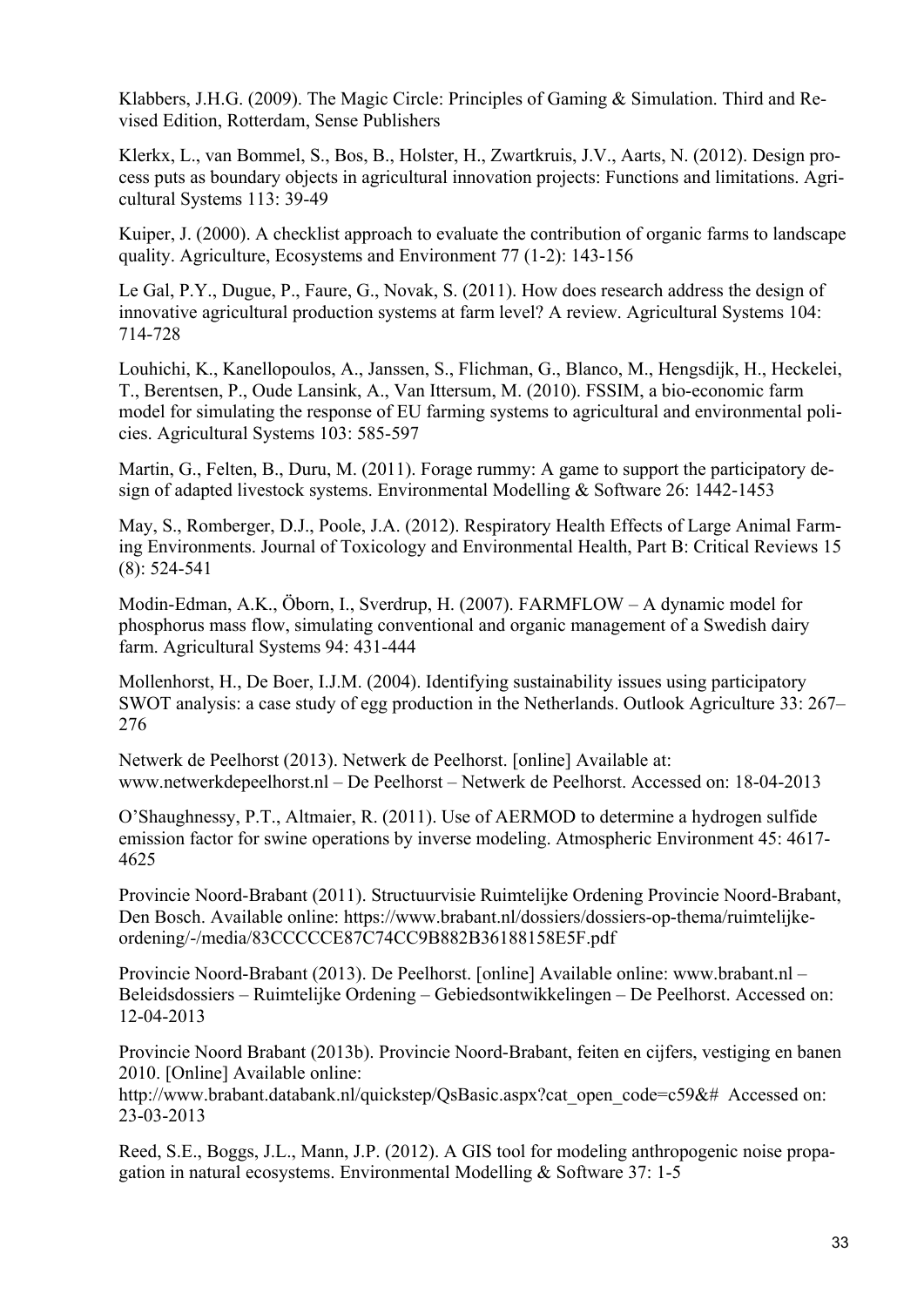Saarikoski, H. (2000). Environmental impact assessment (EIA) as collaborative learning process. Environmental Impact Assessment Review 20: 681–700

Sarr, J.H., Goïta, K., Desmarais, C. (2010). Analysis of air pollution from swine production by using air dispersion model and gis in quebec. Journal of Environmental Quality 39 (6): 1975- 1983

Schinasi, L., Horton, R.A., Guidry, V.T., Wing, S., Marshall, S.W., Morland, K.B. (2011). Air pollution, lung function and physical symptoms in communities near concentrated swine feeding operations. Epidemiology 22 (2): 208-215

Sharp, J.S., Tucker, M. (2005). Awareness and Concern about Large-Scale Livestock and Poultry: Results from a Statewide Survey of Ohioans. Rural Sociology 70 (2): 208-228

Smit, L.A.M., van der Sman-de Beer, F., Opstal-van Winden, A.W.J., Hooiveld, M., Beekhuizen, J., Wouters, I.M., Yzermans, J., Heederik, D. (2012). Q Fever and Pneumonia in an Area with a High Livestock Density: A Large Population-Based Study. PLoS ONE 7 (6): e38843

Steinfeld, H., Gerber, P., Wassenaar, T., Castel, V., Rosales, M., de Haan, C. (2006). Livestock's Long Shadow: Environmental Issues and Options. Food and Agriculture Organization of the United Nations, Rome, Italy. Available at: ftp://ftp.fao.org/docrep/fao/010/a0701e/a0701e.pdf

Termeer, C.J.A.M., Stuiver, M., Gerritsen, A., Huntjens, P. (2013). Integrating Self-Governance in Heavily Regulated Policy Fields: Insights from a Dutch Farmers' Cooperative. Journal of Environmental Policy and Planning 15 (2): 285-302

Van Calker, K.J., Berentsen, P.B.M., Giesen, G.W.J., Huirne, R.B.M. (2008). Maximising sustainability of Dutch dairy farming systems for different stakeholders: A modelling approach. Ecological Economics 65: 407-419

Van Calker, K.J., Berentsen, P.B.M., de Boer, I.J.M., Giesen, G.W.J., Huirne, R.B.M. (2007). Modelling worker physical health and societal sustainability at farm level: An application to conventional and organic dairy farming. Agricultural Systems 94 (2): 205-219

Vayssières, J., Vigne, M., Alary, V., Lecomte, P. (2011). Integrated participatory modelling of actual farms to support policy making on sustainable intensification. Agricultural Systems 104 (2): 146-161

Velthof, G.L., Oudendag, D., Witzke, H.P., Asman, W.A.H., Klimont, Z., Oenema, O. (2009). Integrated assessment of nitrogen losses from agriculture in EU-27 using MITERRA-EUROPE. Journal of Environmental Quality 38 (2): 402-417

Vieira Pak, M., Castillo Brieva, D. (2010). Designing and implementing a Role-Playing Game: A tool to explain factors, decision-making and landscape transformation. Environmental Modelling & Software 25 (11): 1322-1333

Wallensten, A., Moore, P., Webster, H., Johnson, C., van der Burgt, G., Pritchard, G., Ellis-Iversen, J., Oliver, I. (2010). Q fever outbreak in Cheltenham, United Kingdom, in 2007 and the use of dispersion modelling to investigate the possibility of airborne spread . Euro Surveillance 15 (12):19521. Available online:

http://www.eurosurveillance.org/ViewArticle.aspx?ArticleId=19521

Washington-Ottombre, C., Pijanowski, B., Campbell, D., Olson, J., Maitima, J., Musili, A., Kibaki, T., Kaburu, H., Hayombe, P., Owango, E., Irigia, B., Gichere, S., Mwangi, A. (2010). Using a role-playing game to inform the development of land-use models for the study of a complex socio-ecological system. Agricultural Systems 103 (3): 117-126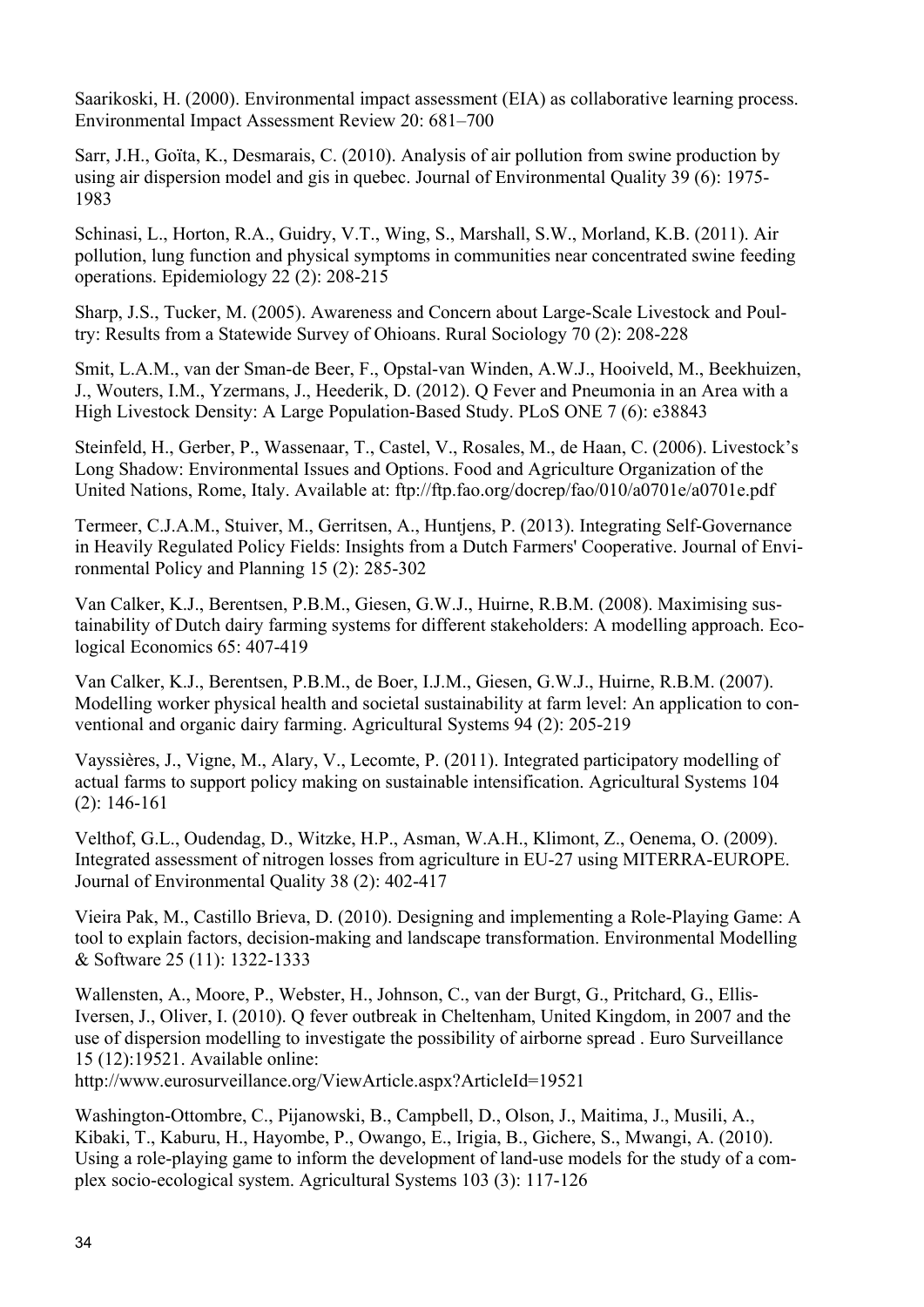Wiskerke, J.S.C. (2009). On Places Lost and Places Regained: Reflections on the Alternative Food Geography and Sustainable Regional Development, International Planning Studies 14 (4): 369-387

Yin, R.K. (2003). Case Study Research: Design and Methods. Third Edition. Thousand Oaks (CA), SAGE Publications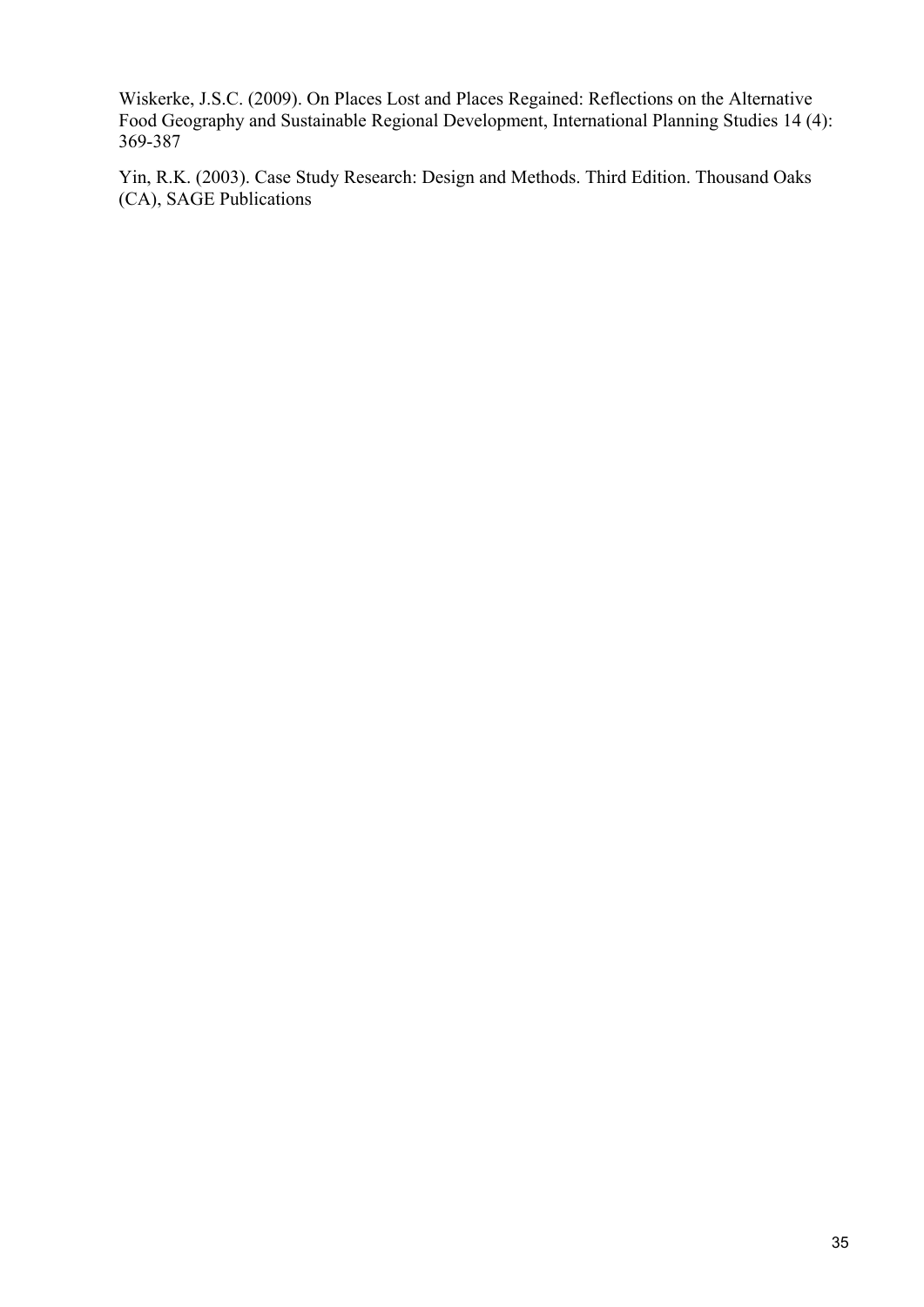# **Appendix**

Appendix 1. Stakeholder analysis

| Organizations                                                                        | <b>Stake</b>              | Affected<br>situa-<br>bv<br>tion? | <b>Influence</b><br>situa-<br>on<br>tion? | Key stakehold-<br>er? | <b>Interview</b> |
|--------------------------------------------------------------------------------------|---------------------------|-----------------------------------|-------------------------------------------|-----------------------|------------------|
| Mental healthcare East Bra-<br>bant                                                  | Public health             | Yes                               | N <sub>o</sub>                            | N <sub>o</sub>        | $\mathbf{0}$     |
| Provincial Council for Public<br>Health                                              | Public health             | Yes                               | N <sub>o</sub>                            | N <sub>0</sub>        | $\theta$         |
| Veterinary service Peelhorst                                                         | Animal<br>health          | Yes                               | N <sub>o</sub>                            | N <sub>0</sub>        | $\mathbf{0}$     |
| Foundation Men, Animal and<br>Peel                                                   | Livability                | Yes                               | Yes                                       | Yes                   | $\mathbf{1}$     |
| Village<br>consultation<br>Elsendorp                                                 | Livability                | Yes                               | No                                        | No                    | $\theta$         |
| Livable Elsendorp                                                                    | Livability                | Yes                               | No                                        | N <sub>0</sub>        | $\mathbf{0}$     |
| Dutch Union for pig farmers<br>(NVV)                                                 | Farming                   | Yes                               | Yes                                       | Yes                   | $\overline{0}$   |
| Dutch Federation for Agricul-<br>ture and Horticulture - South<br>(ZLTO)             | Farming                   | Yes                               | Yes                                       | Yes                   | $\mathbf{1}$     |
| Environmental<br>Service<br>Region<br>Eindhoven<br>(SRE<br>Milieudienst)             | Environment               | No                                | No                                        | N <sub>0</sub>        | $\theta$         |
| Regional<br>Environmental<br>Service (RMB)                                           | Supporting<br>governments | No                                | N <sub>o</sub>                            | N <sub>0</sub>        | $\mathbf{0}$     |
| Province of Noord-Brabant                                                            | Divers                    | Yes                               | Yes                                       | Yes                   | $\mathbf{1}$     |
| <b>Peelhorst Network</b>                                                             | Facilitate<br>dialogue    | Yes                               | Yes                                       | Yes                   | 1                |
| Municipality of Gemert-Bakel<br>Policy makers<br>$\blacksquare$<br>Political parties | Divers                    | Yes                               | Yes                                       | Yes                   | 3                |
| Ministry of Economic Affairs                                                         | Divers                    | Yes                               | Yes                                       | Yes                   | $\mathbf{1}$     |
| University of Applied Sci-<br>ences (HAS Den Bosch)                                  | Education                 | No                                | No                                        | No.                   | $\theta$         |
| Environmental<br>Federation<br>Brabant (BMF)                                         | Environment               | Yes                               | Yes                                       | Yes                   | 1                |
| Tourism<br>Platform<br><b>Brabant</b><br>(TOP)                                       | Tourism                   | Yes                               | Yes                                       | Yes                   | $\mathbf{1}$     |